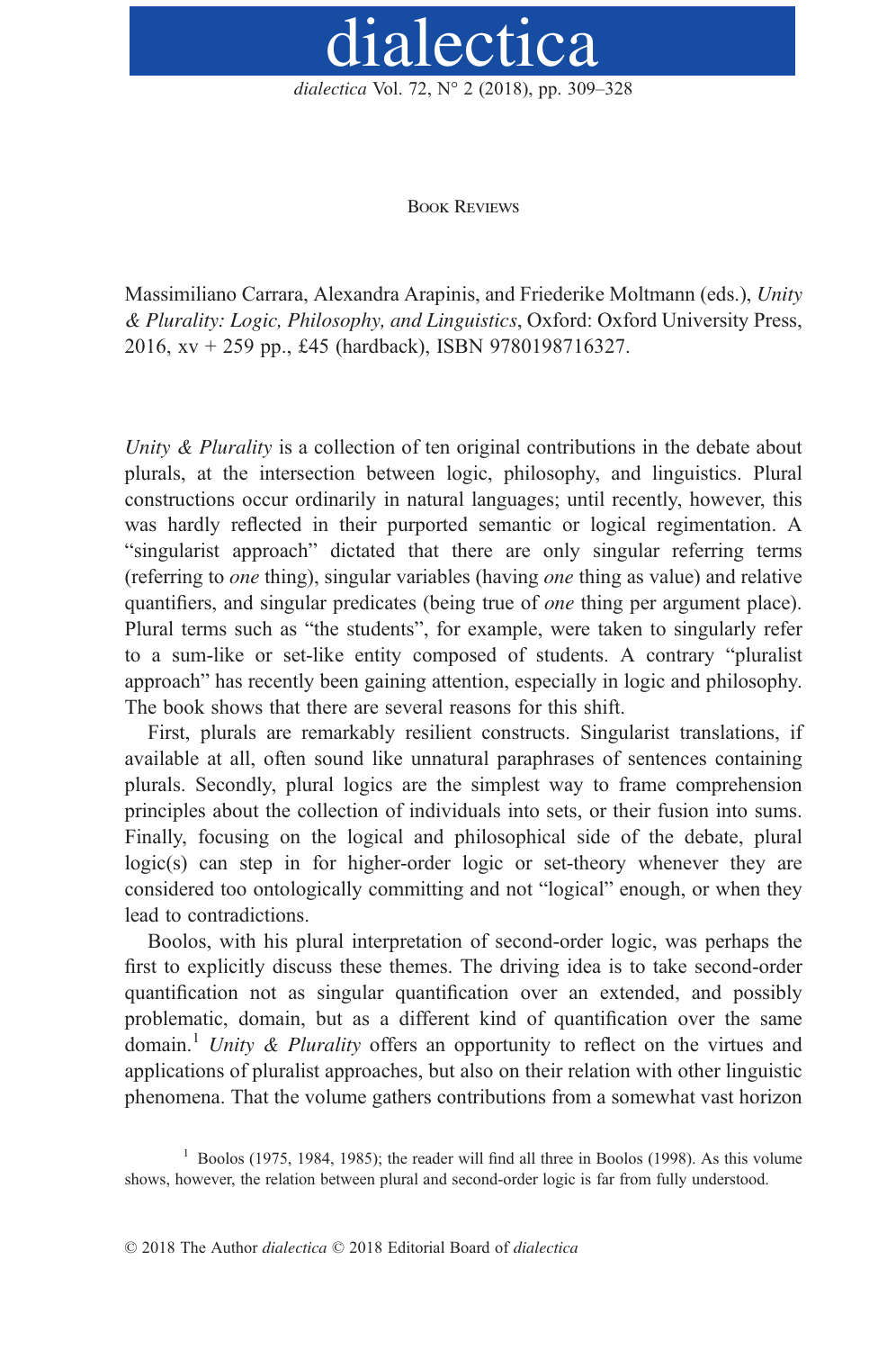of perspectives only highlights the attention devoted to plurals in logic, philosophy, and linguistics. The volume accordingly divides into two parts: "Pluralities in Logic" and "Pluralities in Semantics".

In the first chapter, Theodore Scaltsas demonstrates that pluralist approaches are not new in philosophy. After having shown that Plato allowed for irreducibly plural predication, the author argues that we can use it to account for related objects without relational Forms. The basic idea is that objects are related by plurally partaking of a single Form (at least for symmetric relations); this urges us to rethink relations, not as "bridges", but as joint qualifications. The proposal is intriguing, albeit somewhat problematic; the author focuses on equality relations, and speaks of, say, equally beautiful things as "beautiful together" (p. 12), which makes it evident that plural predication is involved, but deceivingly so – for not all symmetric relations can be squeezed into that form. Then there are asymmetric relations. Forms are *monoeidic*, viz., they offer only one qualification to the objects. But given that, in the case of asymmetrical relations, the *relata* are differently qualified, we cannot think of them as plurally partaking of any single Form. The author suggests, rather, that they partake of Opposite Forms, quantitative differences on a qualitative continuum – one each. One may ask whether all asymmetric relations can be treated in this fashion; e.g., are *being a mother* and *being a daughter* quantitative differences on a continuum? More importantly: how is this plural predication at all? According to the author, the partaking of Opposite Forms is plural insofar as the correspondent qualifications are "interdependent" and "relative to each other". Such notions cannot, at the pain of circularity, be cashed out through non-monoeidic meta-Forms, nor in terms of *sui generis* relational Forms; perhaps they are primitives of the theory, although the author doesn't explicitly say as much.

In the second chapter, Øystein Linnebo casts the Russell–Cantor paradox, and higher-order comprehension principles, under a new light. When plural logic is used to formulate the contradiction, a natural strategy would be to keep unrestricted comprehension for pluralities, but not for sets – the idea being that some of them would be "too big". For Linnebo, however, any restriction in the cardinality of sets is bound to be arbitrary; contrariwise, there is genuine philosophical pull towards "collapse principles" in which many things are collapsed into one – in the sense that the many introduced through plural or higher-order logic (which for him, are distinct things) can fully characterize first-order entities such as sets and properties. The problem is rather that there is an ambiguity in the interpretation of quantifiers in both comprehension principles; a standard reading and a modalized one – of a peculiar kind of modality, similar to Fine's "interpretational modality". Roughly put, this modality corresponds to the possibility of introducing new elements in the ontology by way of individuating them. According to the non-modalized reading, it is true that unrestricted comprehension holds for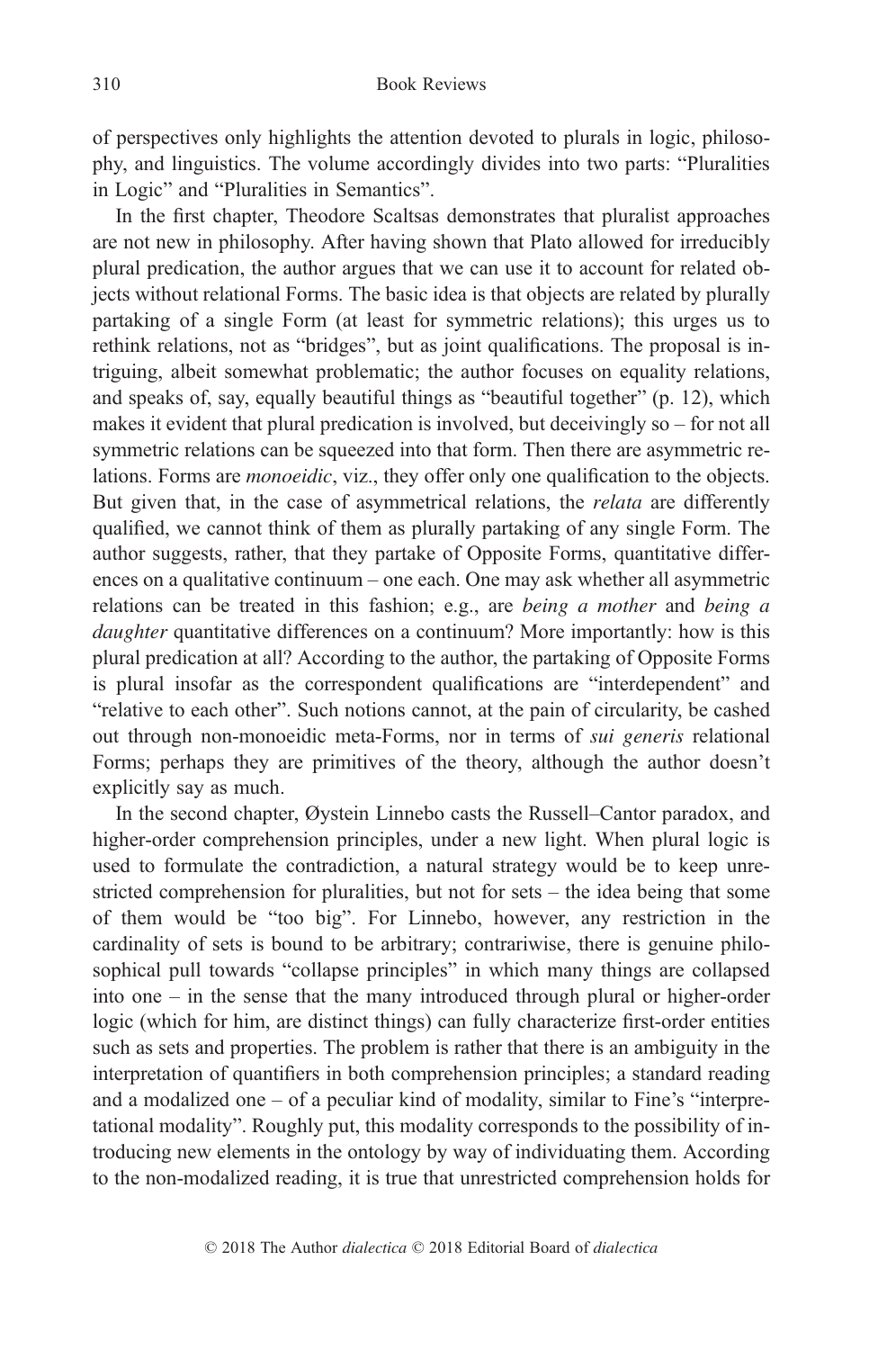pluralities but not sets – for, although the elements exist, the set might not already be individuated. The contrary holds in the modalized reading: because pluralities are extensional entities, modalized unrestricted plural comprehension fails.

Alex Oliver and Timothy Smiley argue against an alternative singularist strategy, the "predicative analysis" (PA) that takes plurals such as "the students" as predicates – and any plural construct such as "the students study" as second-order predication. The article is somewhat wide in scope, since PA features prominent advocates, from Russell and Whitehead to Dummett. Yet, the position is gravely problematic, and not only because it drives a deep wedge between surface grammar and logical form of plural constructs: the authors propose an objection that is supposed to sink it entirely. After having diagnosed Dummett's mistakes in his outline of PA in *Frege: Philosophy of Mathematics*, they propose a characterization of PA based on a type-raising function ↑, turning the first-order predication *F*(*a*) (where *a* is a plural) in second-order predication  $F \uparrow (a \uparrow)$  on a first-order predicate *a*↑. An "equivocity objection" is then raised, according to which PA does not preserve a crucial feature of natural languages, namely that the same predicate can have both singular and plural subjects. The same objection is raised against Boolos' plural interpretation of high-order logic, conversely understood as a formal representation of plural phrases through second-order logic. This leads to the conclusion that second-order logic is an improper tool for the formalization of plurals.

Peter Simons proposes a formal theory of (high-order) multitudes, which, unlike set-theory or mereology, is truly logic: for a multitude, as a "mere plurality", is just some objects. Thus, even if multitudes, like sets, are extensional, there are no empty multitudes. Because "we do not extract something from nothing" (p. 64) there are non-multitude ur-elements, introduced as multitudes (things) with only themselves as members; things with more than one member are pluralities. Higher-order multitudes are allowed by taking membership as non-transitive; like sets, multitudes are not "hyperextensional" in Goodman's sense; viz. there can be distinct multitudes with the same ultimate content. A second-order logic, with identity and a membership predicate, is introduced to axiomatize these ideas, and the resulting system is interestingly different from both standard set-theory and extensional mereology. Following Boolos (1985), Simons individuates an application of his logic of multitudes in a nominalistically acceptable model semantics for first-order logic, and discusses how to reconstruct n-tuples without abstract objects. Finally, Simons insists that the formal system deserves to be called logic insofar as it does not postulate, nor entail, the existence of anything.

The theme of logicality leads to the next contribution. Francesca Boccuni, Massimiliano Carrara, and Enrico Martino defend the logicality of Boolos' plural interpretation of second-order logic. Although Quine-inspired criticisms seem to ignore the crucial point that plural logic does not need to engage in any reification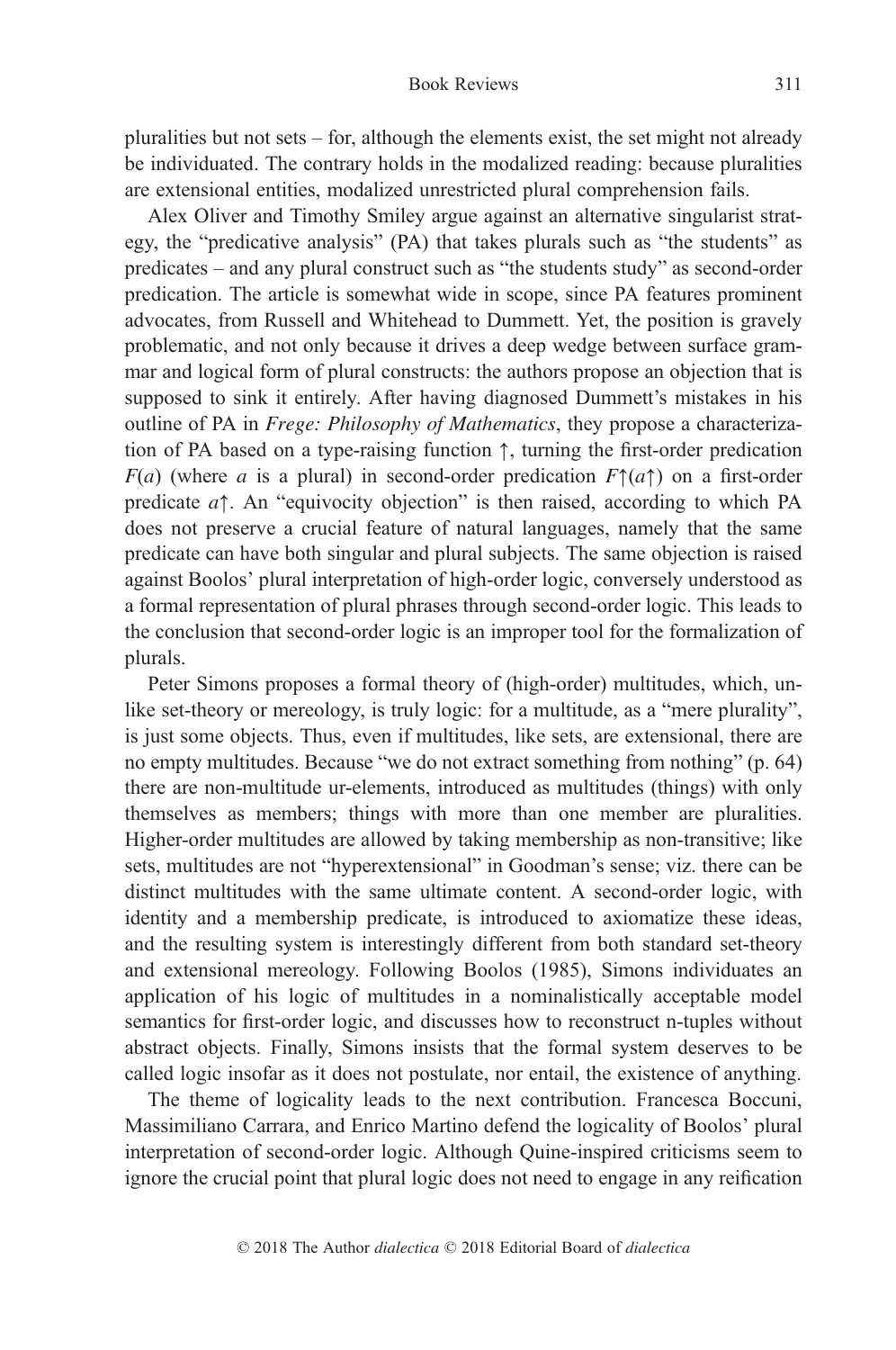of pluralities, there remains the point that Boolos took plural quantification as primitive, thus making it hard to evaluate its logicality. This is soon to be rectified. The key of the new semantics is the notion of arbitrary reference (which is used in an all-encompassing way to include the arbitrary assignment of values to bound variables). Arbitrariness has to be cashed out epistemically, in terms of freedom of choice by an ideal agent. *Plural* arbitrary reference requires the introduction of an "infinite team of agents" (p. 82), each of them performing an independent act of choice of individuals from the domain, in order to settle plural reference and quantification. A semantics of acts of choice (SAC) is developed accordingly. Despite the substantial postulation of infinite ideal agents, it is finally argued that SAC satisfies Linnebo's three conditions of logicality: ontological innocence, universal applicability, and cognitive primacy. Interestingly, it is argued that quantification in the semantic meta-language (in this case SAC) counts in the evaluation of a theory's ontological commitments (in this case second-order logic). This may remind the reader of the nominalist's pickle, earlier discussed by Simons, of having a semantic meta-language for first-order logic explicitly dealing in sets.

A recurring theme in the first half of the volume is that pluralities, when properly understood, are *more* ontologically innocent than sets and sums. For the reader with philosophical sensibilities, this might be an interesting claim to consider. The literature now abounds with definitions of "ontological innocence", and "no addition to being"; usually, however, claims of "ontological innocence" are metaphysical theses achieved by means of thoroughly metaphysical relations. For example, recently many have conceived of an asymmetric relation holding between Socrates and {Socrates}, allowing the former to be no addition to being over the latter. Yet, this seems to be a somewhat substantial reification of sets, as numerically distinct from their members; for if the relation is asymmetric, then Socrates  $\neq$  {Socrates}, which only makes sense under the assumption that collecting object(s) into sets takes some metaphysical toll. Furthermore, this opens the possibility of rejecting this metaphysical thesis, allowing sets to fail to exist even if their members do – a position Simons explicitly "dare[s] to adopt" (p. 60). This is not a wildly implausible claim either; Linnebo (p. 28) effectively develops a way to take seriously the idea that one *can* have  $x_1, \ldots, x_n$  without thereby having  $\{x_1, \ldots, x_n\}$ . Yet, as Simons immediately notices, the case of pluralities is entirely different. There is no serious metaphysical position to associate with the claim that a plurality does not exist even if its members do, for the innocence of pluralities is not achieved by any relation in which pluralities enter. In claiming that "a plurality is some objects", one is not endorsing a one-many identity claim, such as that put forward by some supporters of the innocence of mereology. Talk of pluralities is rather a convenient notational variant of longwinded English paraphrases of plural logic sentences. The strength of the pluralist approach is that there is nothing in the domain of plural logic to label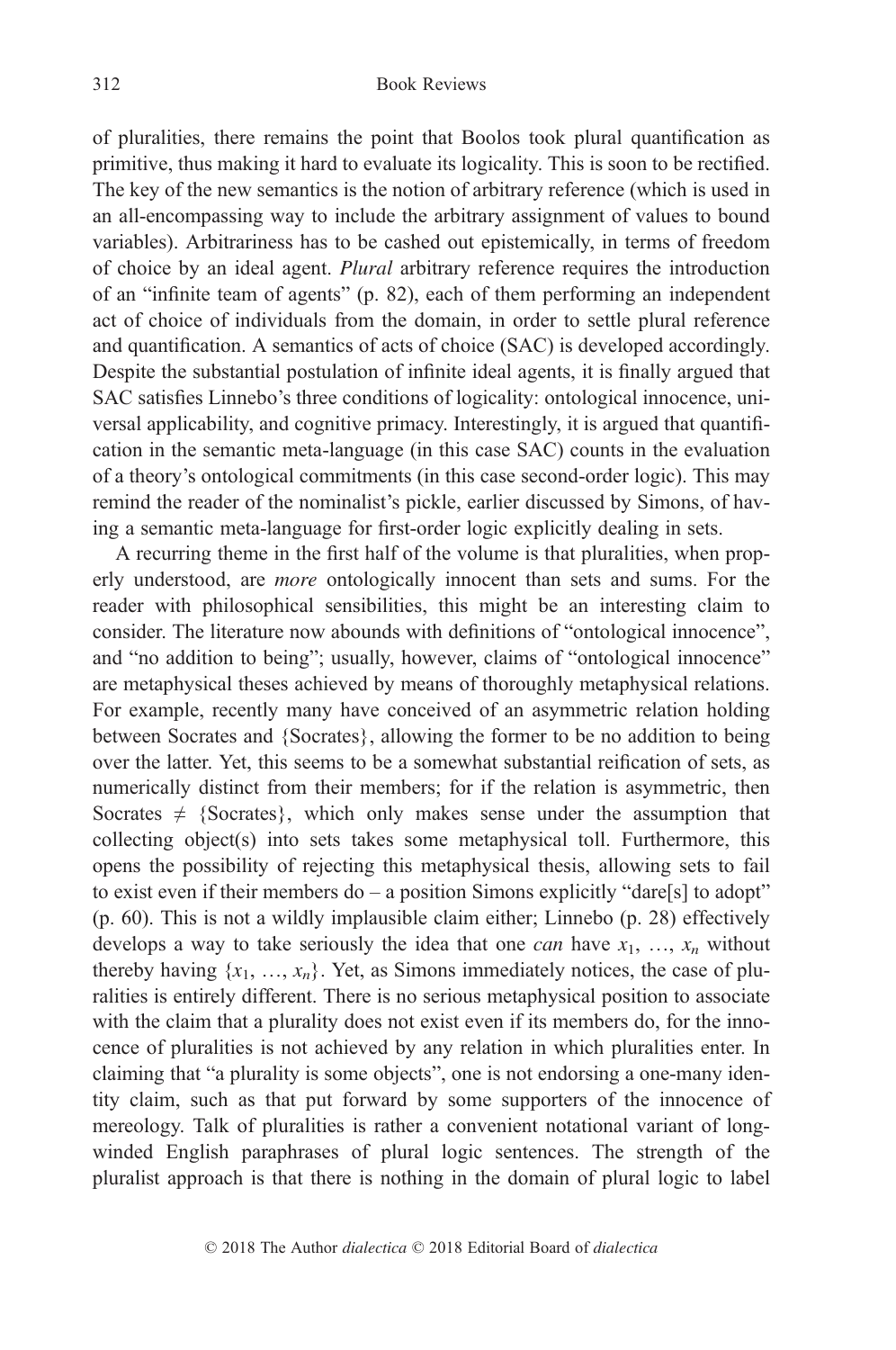as an "innocent" plurality. Ontologically innocent, rather, are the plural phrases in natural languages, or perhaps second-order quantification in formal ones. Fittingly, in the first pages of the second part of the volume (p. 93), Friederike Moltmann distinguishes the singularist and the pluralist by claiming that "the first [...] makes plurality a matter of ontology, the second makes it a matter of reference." Something similar could be said about the innocence of pluralities – as Lewis (1991, 87) was perhaps the first to notice. Thus, pluralist approaches suggest an interesting philosophical development, namely a distinction between two peculiarly different senses of "ontological innocence": a weaker (more problematic) sense, obtained *via* metaphysics, and a stronger, and clearer one, obtained *via* semantics. (This, incidentally, might be why imposing any restriction on plural comprehension principles appears less viable an option than restricting comprehension principles for sets.)

Moltmann opens the second part of the volume. She qualifies the difference between singularist and pluralist approaches as an inherently semantic difference: *Reference to a Plurality* (RP) vs. *Plural Reference* (PR). She discusses the issues of the mereological version of RP. If each student is a part of the referent of "the students", then, according to extensional mereology, each student-part is so too; furthermore, no higher-order plurality is possible – two problems Simons previously solved by denying the transitivity of membership to a plurality. No such problem plagues Moltmann's favorite version of RP, the "information-based account", in which "integrity conditions" dictate which entities count as *integrated wholes*, and, amongst other things, may allow for variations in the formal properties of the parthood relation. According to the author, such integrity conditions are a highly contextual matter; thus, whether nominal phrases refer to integrated wholes also depends on the circumstances. The problem of all versions of RP is ultimately that they treat pluralities as individuals, namely things that can be counted as one. Observing the behaviour of number-related predicates undermines this idea. Ultimately, there is a strong pull from natural language to endorse RP – although there are natural language phenomena involving the reification of pluralities into one individual. (One may wonder what consequences this bears in the overall ontology of plurality; does linguistic semantics suggest the existence of two kinds of plurality – one more innocent, one less?)

Yi, on the other hand, discusses the treatment of plural constructions within the theory of generalized quantifiers (*GQT*). An extension is proposed, called *pluralist GQT*, incorporating the analysis of plural determiners; for, as it stands, GQT is unfairly biased against pluralist approaches, and takes plural determiners (e.g. *some*, *all*, *many*…) as mere variants of their singular counterparts (e.g. *a*, *the*, *every*…). In (pluralist) GQT, quantifiers proper are the result of combining determiners with noun phrases (e.g., "the student", "some girls", etc.) – monadic second-order predicates of a special kind. A radically different approach, generalizing Russell's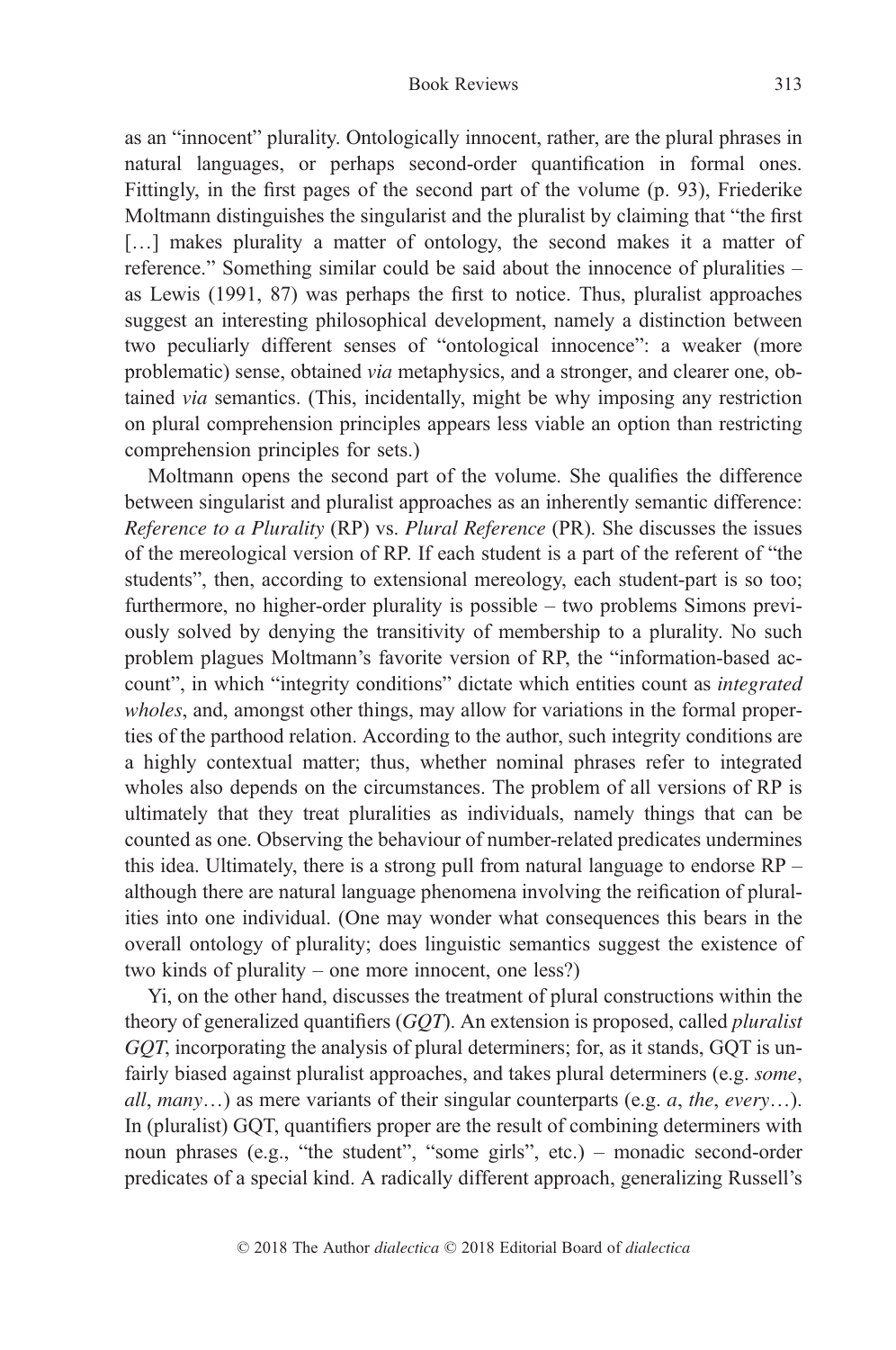account of definite descriptions, takes determiners to be quantifiers themselves, (binary) second-order predicates; Russellian GQT is thus presented, with a pluralist variant on its own. The author is not interested in deciding between standard and Russellian GQT – but only in arguing that both are inferior to their pluralist counterpart. Finally, Yi deals with some challenges to contemporary accounts of determiners and quantifiers. These constructions do not involve pluralist determiners directly, but phenomena such as crossing co-reference and so-called "donkey" anaphora.

In the next contribution, Thomas J. McKay discusses the analysis of mass predication/quantification. The author notices that Quine was somewhat interested in giving mass predication/quantification a special status – although the standard position is to assimilate mass predication to singularist predication, assuming that any predication involving mass terms (e.g. "gold") is predication of some thing that is gold. However, mass – or stuff – talk cannot be assimilated to talk of parts, or portions. Formal principles for the use of mass terms are thoroughly discussed. Finally, the relation between mass and plural predication is discussed; it is argued that, although there are similarities between the two, mass terms are ultimately a beast of their own.

The topic of mass terms brings us to the next chapter. Paolo Acquaviva has perhaps the most radical conception of pluralities in the volume. According to him, plurality is merely a classifier – or a divider – in natural language, ultimately a matter of grammar more than ontology. Plurality is "a grammatically encapsulated component of meaning [which] expresses the division of reference into a domain organized into parts" (p. 211). The plural aspect of a noun, which is, after all, a grammatical feature, can characterize the noun's denotation as extended, and divisible into parts. Plural terms in subject positions impose a complex part-structure on their denotations, whereas plural denotation proper is considered a special case. The chapter also displays an emphasis on an empirically confirmed, yet usually neglected phenomenon: non-canonical pluralizations, viz. the pluralization of nouns that are not count nouns. The clearest case is that of mass plurals such as *waters*. (Incidentally, the presence of mass plurals in natural languages fits well with the conclusion of the previous chapter; if mass predication/quantification cannot be assimilated to plural predication/quantification, this opens the possibility of mass terms having plural variants.)

Finally, Alexandra Arapinis investigates the phenomenon of partial involvement – in which a predicate is truthfully said of a plurality, but is only satisfied by some members of it. The contribution also explores the ontology of groups, the kind of pluralities involved in such phenomena. The most common strategy is to understand partial involvement as a pragmatic weakening of universal quantification in distributive readings. The author shows that partial involvement is not a distinct, pragmatically defined kind of distributivity, but that it must be